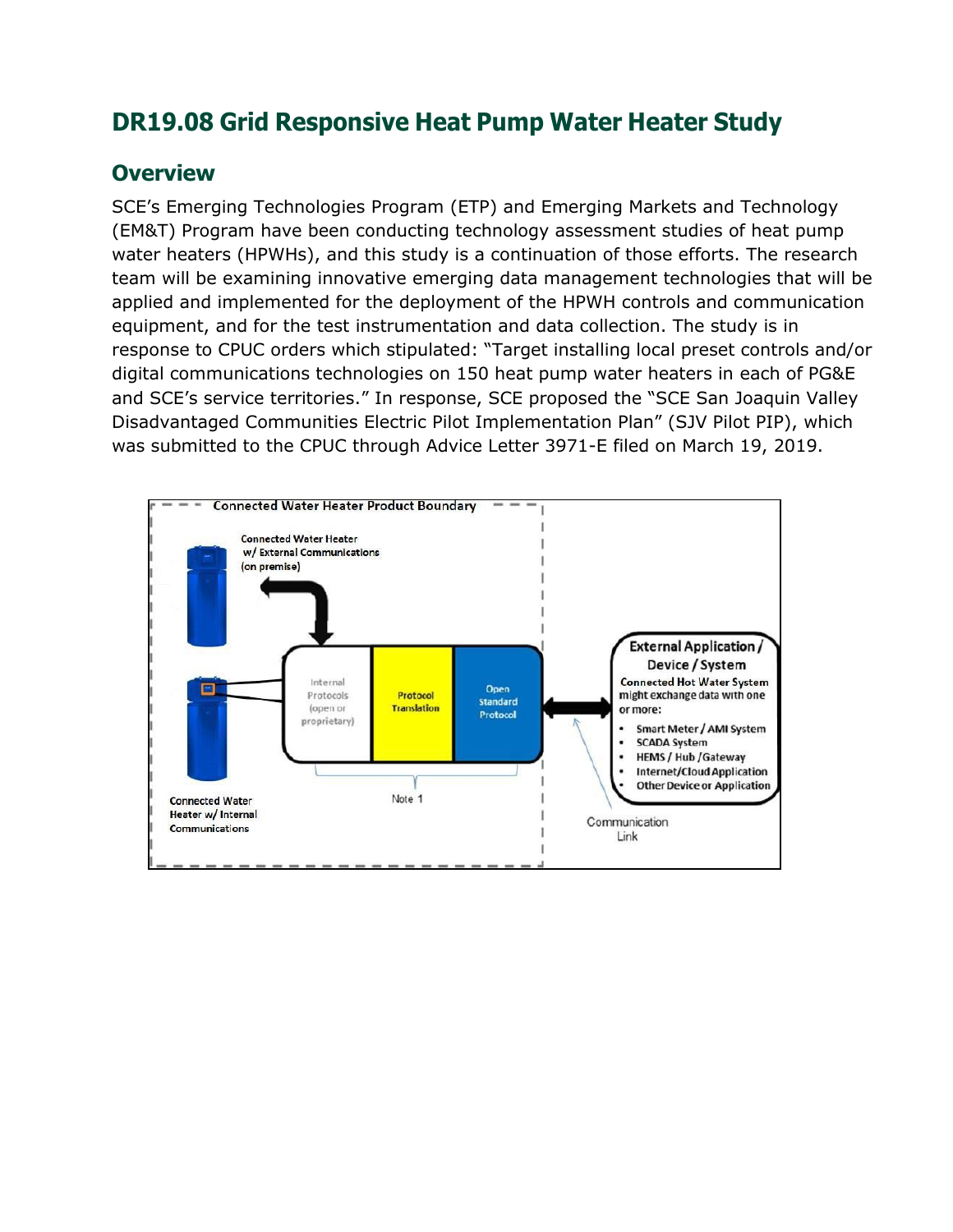#### **Connected Water Heater Communications Architecture**

As part of San Joaquin Valley (SJV) Disadvantaged Communities Pilot Projects, SCE will deploy electric HPWHs equipped with smart-grid communication technology that will allow the water heater to be used as a grid-responsive heating technology element of the pilot to electrify homes and reduce emissions within the SJV and California City. The SCE pilot will provide 150 qualified single-family homeowners in three SCE communities opportunities to replace their propane water heaters with HPWHs to reduce overall energy costs and improve the health, safety, and air quality of the residents in those communities. Twelve (12) of the 150 HPWHs will have hardware and software to allow grid-responsive communication between the HPWH and the grid to control tank temperature and HPWH operation. The same 12 HPWHs will be instrumented to monitor, at a minimum, the performance of the water heater, signals between the grid and HPWH, operation of the HPWH, water flow and temperatures, local grid conditions, and ambient conditions.

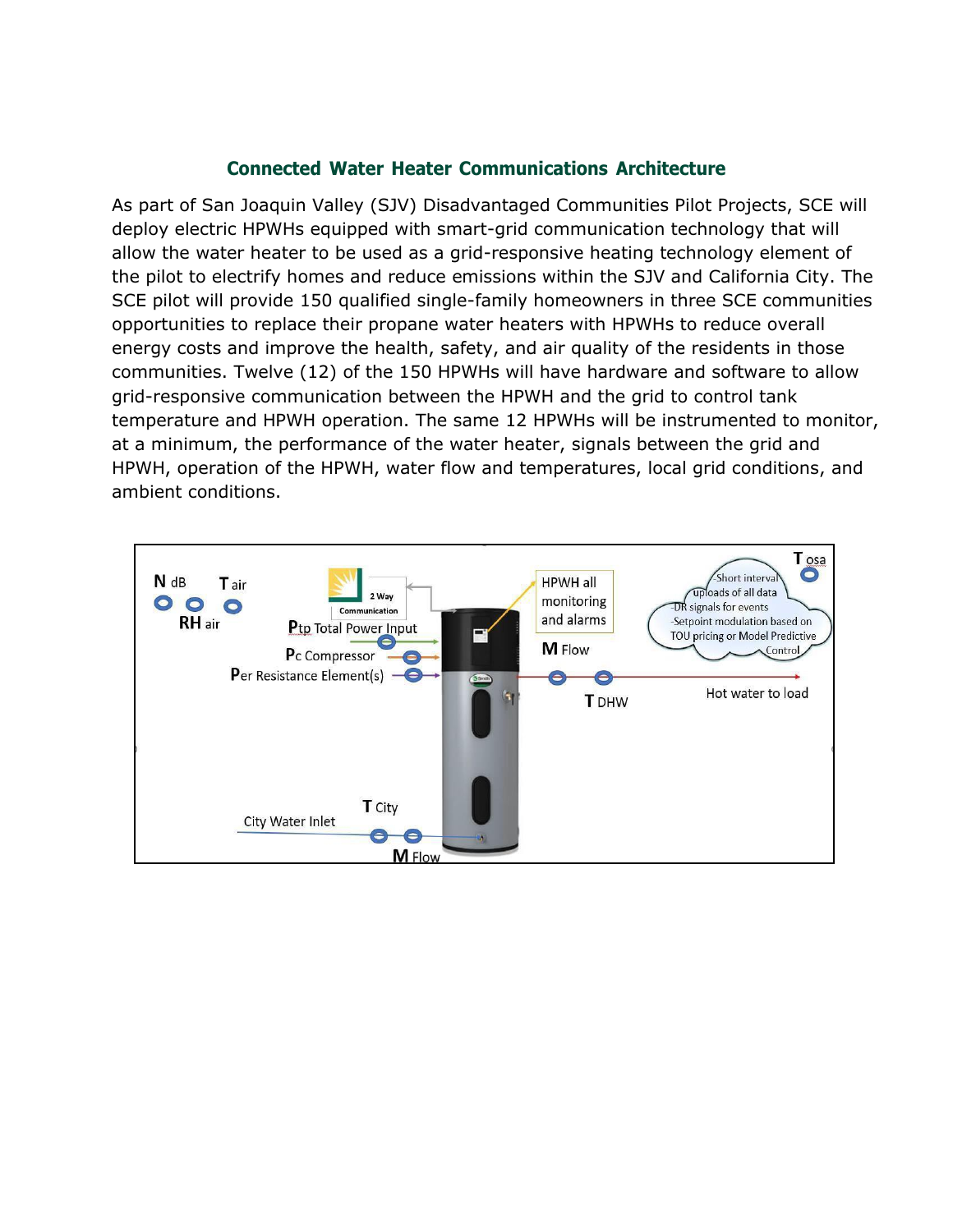#### **Metering Diagram for HPWH Performance Testing**

The study is designed to address the following research issues:

- Assist SCE in understanding integration of renewables and load dispatch as well as helping inform SCE if and how effectively a grid- responsive HPWH can provide flexible load control and hot water storage over various time frames. SCE hopes to gain insight into how heat pump water heaters acting as aggregated distributed resources can be used to benefit the grid and simultaneously offer residents the ability to manage energy consumption through time-of-use (TOU) management of their energy consumption.
- Inform how hot water storage over various time frames can be used to add load or shed load. The demonstration research will provide anecdotal results that should enhance SCE and other stakeholders' understanding of utilizing heat pumps for assisting in the integration of renewables and offering a resource for load dispatch. This will be achieved through detailed monitoring and analysis of the technical performance of HPWHs, including the technical capability of providing local grid impacts from grid responsive HPWHs as well as their performance in supplying hot water for the customers.
- In addition, SCE will gather information on customer experience, technical performance, grid benefits, and impacts of actual performance of the gridresponsive HPWHs as electric appliances in underserved communities.

All 12 homes selected will have a garage for the HPWH and no recirculation system. The 12 homes are part of a larger pilot of 150 electrified homes deployed with the pilot to electrify homes and reduce emissions within the SJV. The prime General Contractor (GC) and Community Energy Navigator (CEN) of the larger project will be responsible for the customer selection and the selection and installation of the grid-controlled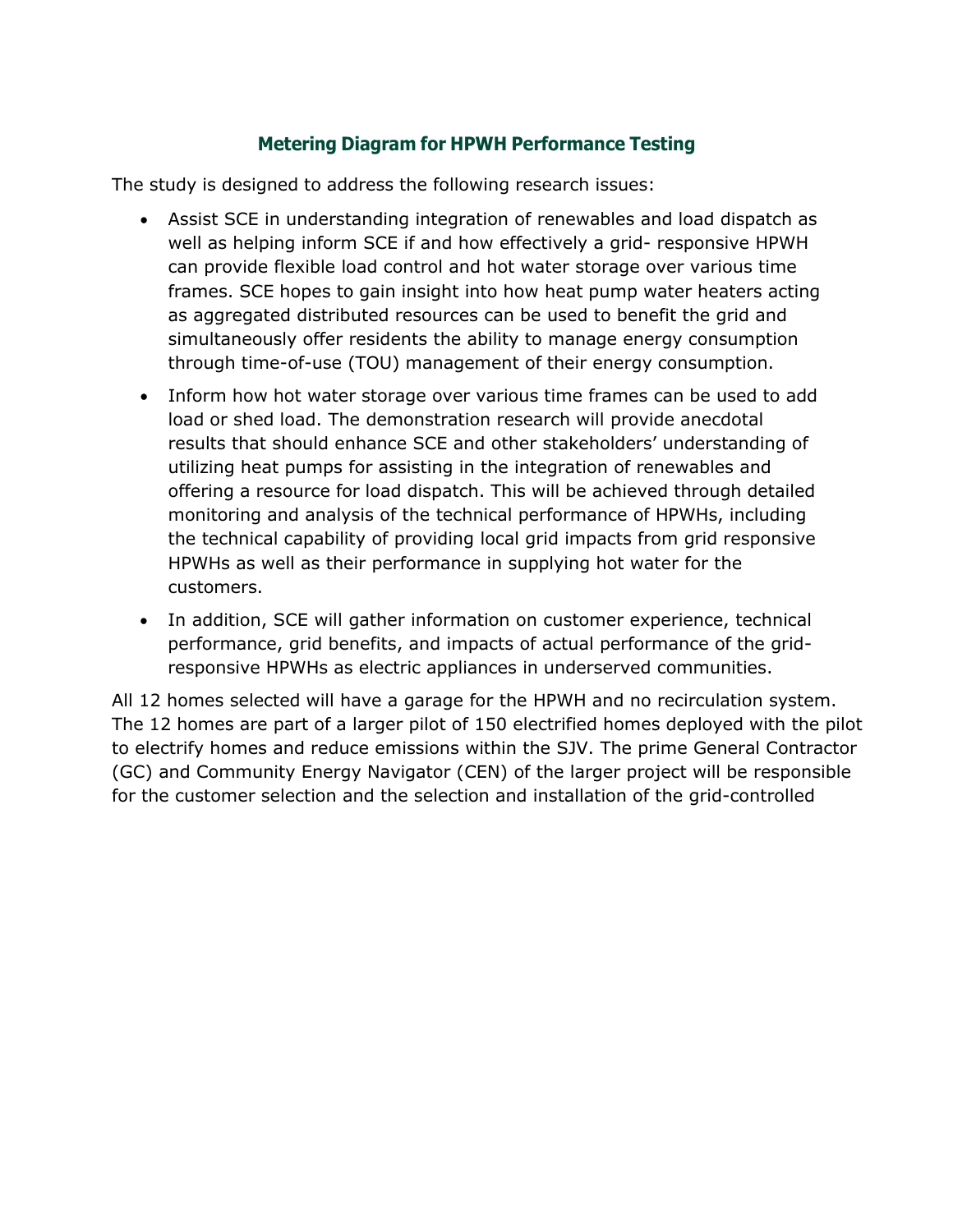HPWH and a proposed communication package to be used by SCE for the grid responsive signals. SCE plans to minimize the risk of any failures of the technology that might occur at the customer's home; therefore, the HPWH controls and the gridresponsive communications technology will first be functionally tested in a laboratory environment prior to deployment in the homes.

The project was funded under the EM&T Technology Assessments and Technology Transfer investment categories, as there are elements of both research goals in this study. The Technology Assessments category assesses and reviews the performance of DR-enabling technologies through lab and field tests and demonstrations designed to verify or enable DR technical capabilities. The Technology Transfer category advances DR-enabling technologies to the next step in the adoption process by raising awareness, developing capabilities, and informing stakeholders during the early stages of emerging technology development for potential DR program and product offerings.

## **Collaboration**

The research team consists of SCE's Engineering Services group under the direction of the ETP and EM&T program managers and will be assisted by SCE's technology consultants. The SCE Income Qualified Program group will oversee the SJV DAC and will work with the research team to select the customers for the study. Community leaders from the San Joaquin Valley and the communities of California City, Ducor, and West Goshen will also be involved. The project is jointly funded by the EE, DR, and the Energy Savings Assistance (ESA) and California Alternate Rates for Energy (CARE) programs. The EM&T program is only funding a portion of this 12-home study for the development of the specific demand response research outcomes.

## **Results/Status**

The project team has continued its collaboration with the SJV DAC Pilot team and its customer site recruitment activities. The customer agreement template has been finalized. Sites where HPWHs have been installed or are planned to be installed are being reviewed for feasibility in the study. The Data acquisition and instrumentation plan is being finalized. Monitoring and instrumentation rigs are being prefabricated and assembled, to better streamline their eventual implementation in the participating sites. Additionally, research and training are underway to enable the Virtual Top Node and Virtual End Node configurations for HPWH testing and their interface with the SCE test Demand Response Automation Server.

## **Next Steps**

The project team will continue site recruitment activities for suitable installations. Finalize instrumentation/monitoring plans. Complete customer agreements with selected participants. Test and evaluate the assembled monitoring/instrumentation rigs. The